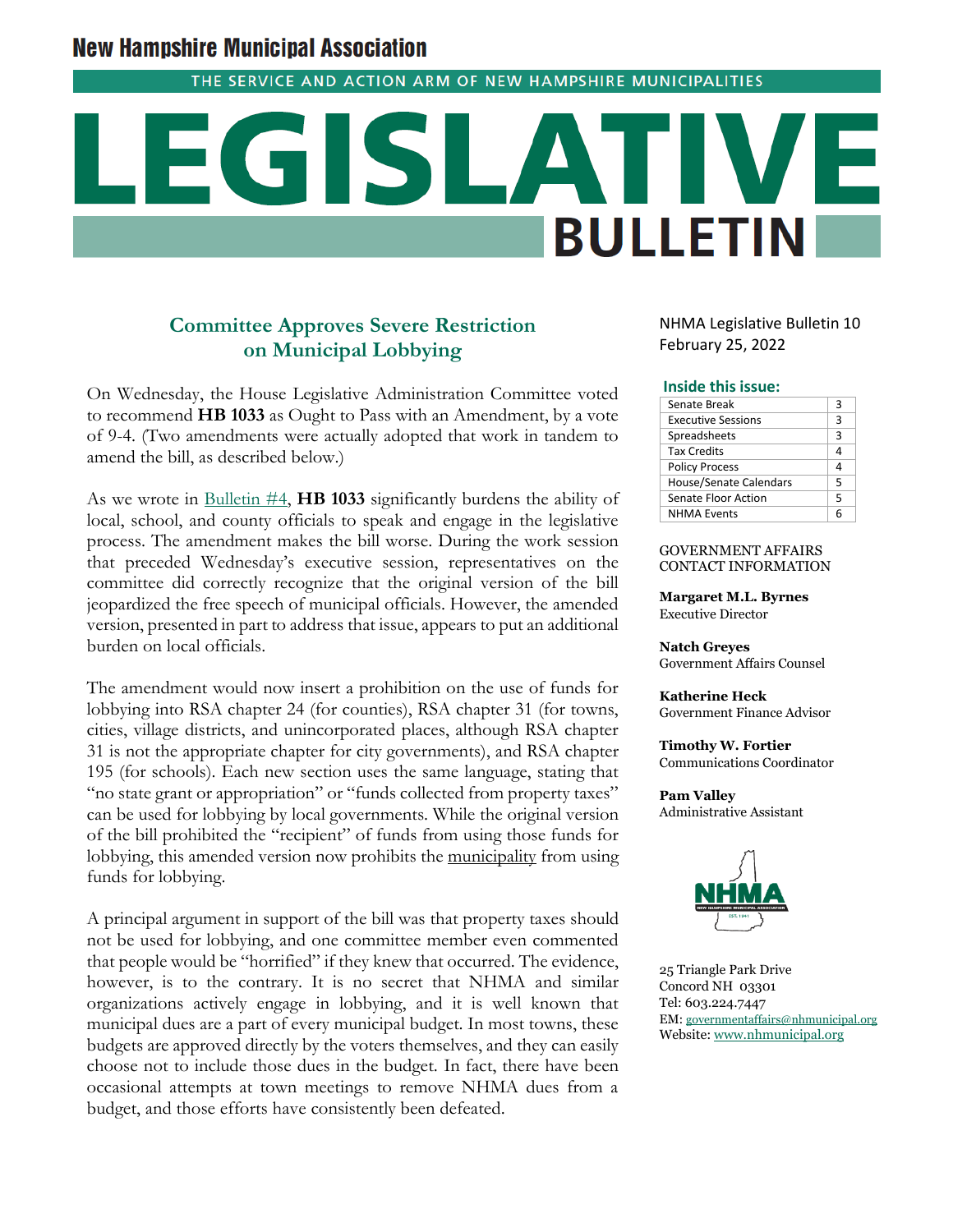Given the choice, local voters have routinely approved budgets that include dues for NHMA and other organizations that lobby on behalf of local government. While some voters may be "horrified" by this, the majority are not. That is why every one of the state's 234 municipalities is a member of NHMA.

The supporters of **HB 1033** want to take this choice away from local voters. We believe voters should be permitted to make these decisions for themselves—just as the state legislature can decide for itself whether to use taxpayer funds for membership in the National Conference of State Legislatures (NCSL), which lobbies the federal government on behalf of the states.

Under New Hampshire law, municipalities fund their budgets and local functions primarily through property taxes. This includes paying vendors and other individuals and entities for services. Funds are not required to be separated out for any of these services. Some committee members reasoned that municipalities could, instead, fund lobbying and advocacy services through the use of other revenue streams, such as recycling fees or dog license fees. It is important to note that many types of municipal fees are restricted, meaning they can be used only for certain purposes spelled out in statute. And if a few citizens object to using their property tax money for lobbying, why would they be any happier about using their dog license fees for that purpose?

A comment was also made that **HB 1033** was just "house cleaning" because it merely extended a state requirement to local governments. The argument was that since RSA 15:5 prohibits recipients of *state* funds from using those funds to lobby the state, recipients of *local* funds should also be prohibited from lobbying the state.

But this argument is not consistent with the purpose of RSA 15:5, as indicated by the legislative history of SB 206 from 2005, which was not discussed in the work session/executive session. The focus of that legislation, which gave us our current statute, was the ethics of the executive branch. The purpose of RSA 15:5 was to ensure that *state* funds would not be used to lobby the state. **HB 1033** would prohibit a municipality from using *municipal* funds to lobby the state—an entirely different scenario. The use of municipal funds to lobby the state is more analogous to the use of state funds to lobby the federal government, whether through NCSL or directly by state officials who are paid from tax revenues.

Just as the state makes decisions about the state budget through the legislature, municipalities, through their legislative bodies, should be able to make their own decisions about how to spend funds at the local level. Again, every municipal legislative body—in most cases, the town meeting—has the opportunity to decide how it will spend its money. Most political subdivisions have decided that it is more cost effective to contribute to organizations that speak on their behalf, rather than pay to send employees or elected officials to the legislature every week. And while it was suggested that taxpayers shouldn't fund NHMA because not all residents agree with its positions, the same could be said for any other municipal action.

Speaking of legislative history, there was also discussion about the legislative history of bills similar to **HB 1033**. With respect to previous, similar legislation, all these anti-local government lobbying bills were recommended Inexpedient to Legislative by overwhelming margins: HB 1560, 17-0 (2014); HB 233, 13-1 (2017); and SB 158, 5-0 (2020). Nothing has changed in the last few years that warrants a different result this time.

The bill will go to the full House at its next session. Despite the committee's report, we believe this bill can be defeated on the floor, but it will require a lot of communication with legislators before then. **Please contact your representatives as soon as possible.** Explain to them why the lobbying efforts of NHMA and similar organizations are so important and ask them to **kill HB 1033.**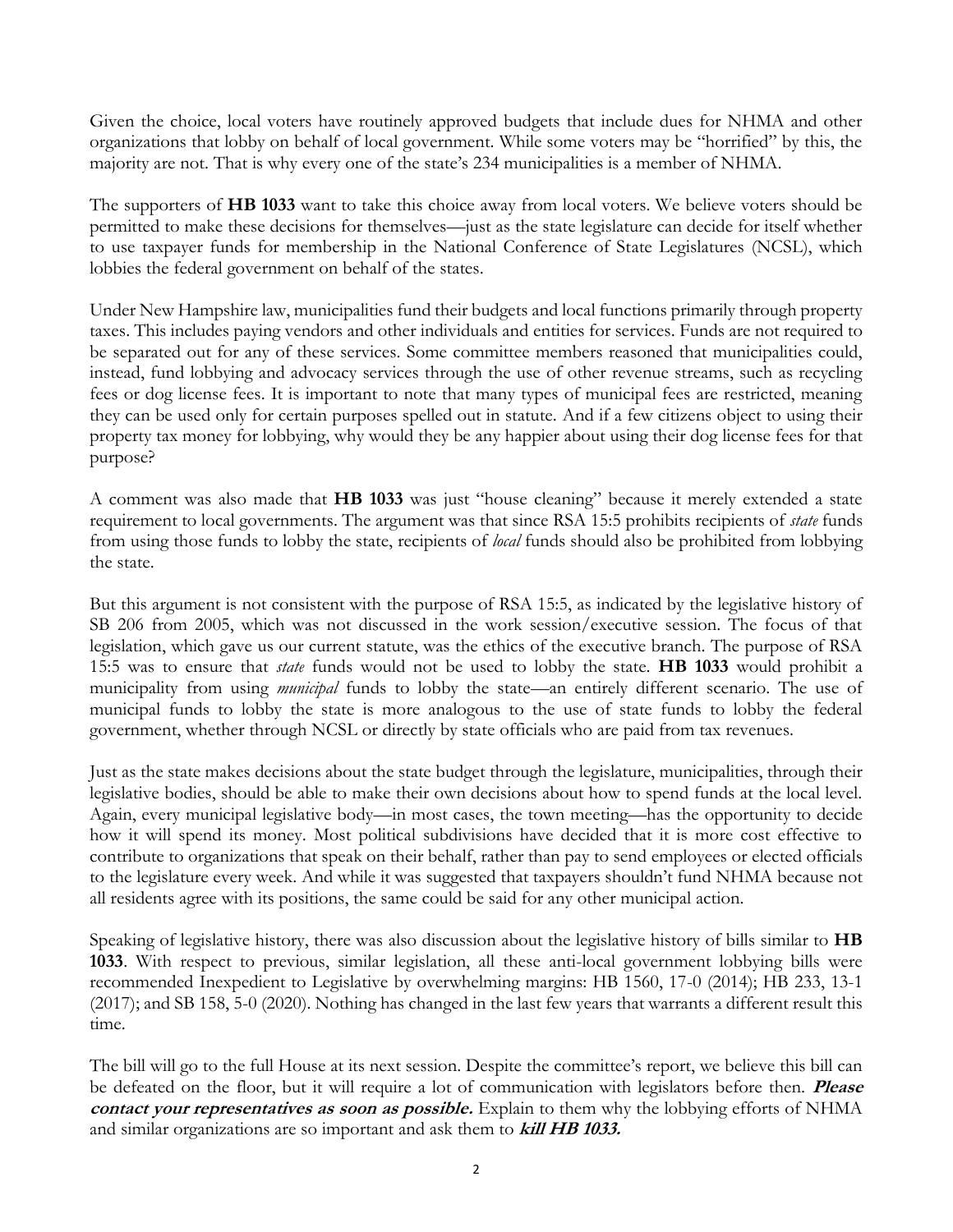## **Senate Break**

Next week (February 26 – March 1), the Senate will be on its annual break. Currently, there are no committee meetings scheduled for next week, and we do not anticipate any additional meetings being scheduled.

Although not officially on a break, the House has few meetings scheduled for next week. The majority of those scheduled are executive sessions or committee work sessions on bills that have already had their hearings. The full House will convene on March 10.

## **House Municipal & County Government Executive Sessions**

No, we aren't repeating ourselves from [last week.](https://www.nhmunicipal.org/legislative-bulletin/2022-nhma-legislative-bulletin-09#26681) On **Monday** and **Tuesday**, the **House Municipal & County Government Committee** will hold executive sessions on a number of bills of municipal interest **beginning at 9:00 a.m.** on each day. These are the last scheduled executive sessions for that committee for the foreseeable future and will see the committee make recommendations on the remainder of the bills for which it has already had hearings.

Some bills that will be voted on by the committee [on Monday](http://www.gencourt.state.nh.us/house/schedule/eventDetails.aspx?event=7005&et=11) include:

- **[HB 1268](http://www.gencourt.state.nh.us/bill_status/pdf.aspx?id=27739&q=billVersion)**, limiting the authority for city council bylaws and ordinances.
- **[HB 1272](http://www.gencourt.state.nh.us/bill_status/pdf.aspx?id=27743&q=billVersion)**, limiting the authority of town health officers.
- **[HB 1289](http://www.gencourt.state.nh.us/bill_status/pdf.aspx?id=27777&q=billVersion)**, relative to applications for abatements and authority to abate prior years' taxes for certain homeowners.
- **[HB 1307](http://www.gencourt.state.nh.us/bill_status/pdf.aspx?id=27800&q=billVersion)**, modifying the authority and duties of the housing appeals board.
- **[HB 1365](http://www.gencourt.state.nh.us/bill_status/pdf.aspx?id=27866&q=billVersion)**, allowing towns and cities to tax residential and non-residential property at different rates.

Some bills that will be voted on by the committee [on Tuesday](http://www.gencourt.state.nh.us/house/schedule/eventDetails.aspx?event=7006&et=11) include:

- **[HB 1342](http://www.gencourt.state.nh.us/bill_status/pdf.aspx?id=27846&q=billVersion)**, relative to municipal charter provisions for tax caps.
- **[HB 1375](http://www.gencourt.state.nh.us/bill_status/pdf.aspx?id=27877&q=billVersion)**, relative to the definition of veteran.
- **[HB 1406](http://www.gencourt.state.nh.us/bill_status/pdf.aspx?id=28293&q=billVersion)**, authorizing municipalities to collect compost.
- **[HB 1617](http://www.gencourt.state.nh.us/bill_status/pdf.aspx?id=29523&q=billVersion)**, relative to housing projects of the community development finance authority and establishing a committee to prevent state subsidies for housing development that is not incomesensitive.
- **[HB 1667](http://www.gencourt.state.nh.us/bill_status/pdf.aspx?id=29873&q=billVersion)**, relative to the standard and optional veterans' tax credits and the all veterans' tax credit.

Members should be aware that many committees are granting considerable flexibility to amendments, including considering amendments brought forward by original bill sponsors as well as those proposed by committee members. Members who have not yet expressed their opinion on the bills being voted on by the committee on Tuesday and Wednesday should contact members of the [Municipal & County Government](http://www.gencourt.state.nh.us/house/committees/committeedetails.aspx?id=11)  [Committee](http://www.gencourt.state.nh.us/house/committees/committeedetails.aspx?id=11) before the vote occurs to express their opinion.

## **"Active Spreadsheet Format" for Municipal Budget Committees**

On Wednesday, the **[Municipal & County Government Committee](http://gencourt.state.nh.us/house/committees/committeedetails.aspx?id=11)** recommended **[HB 1026](http://www.gencourt.state.nh.us/bill_status/pdf.aspx?id=26030&q=billVersion)** Ought to Pass. This bill would allow a municipal budget committee to request that the governing body provide budget recommendations in full line-item detail in active spreadsheet format.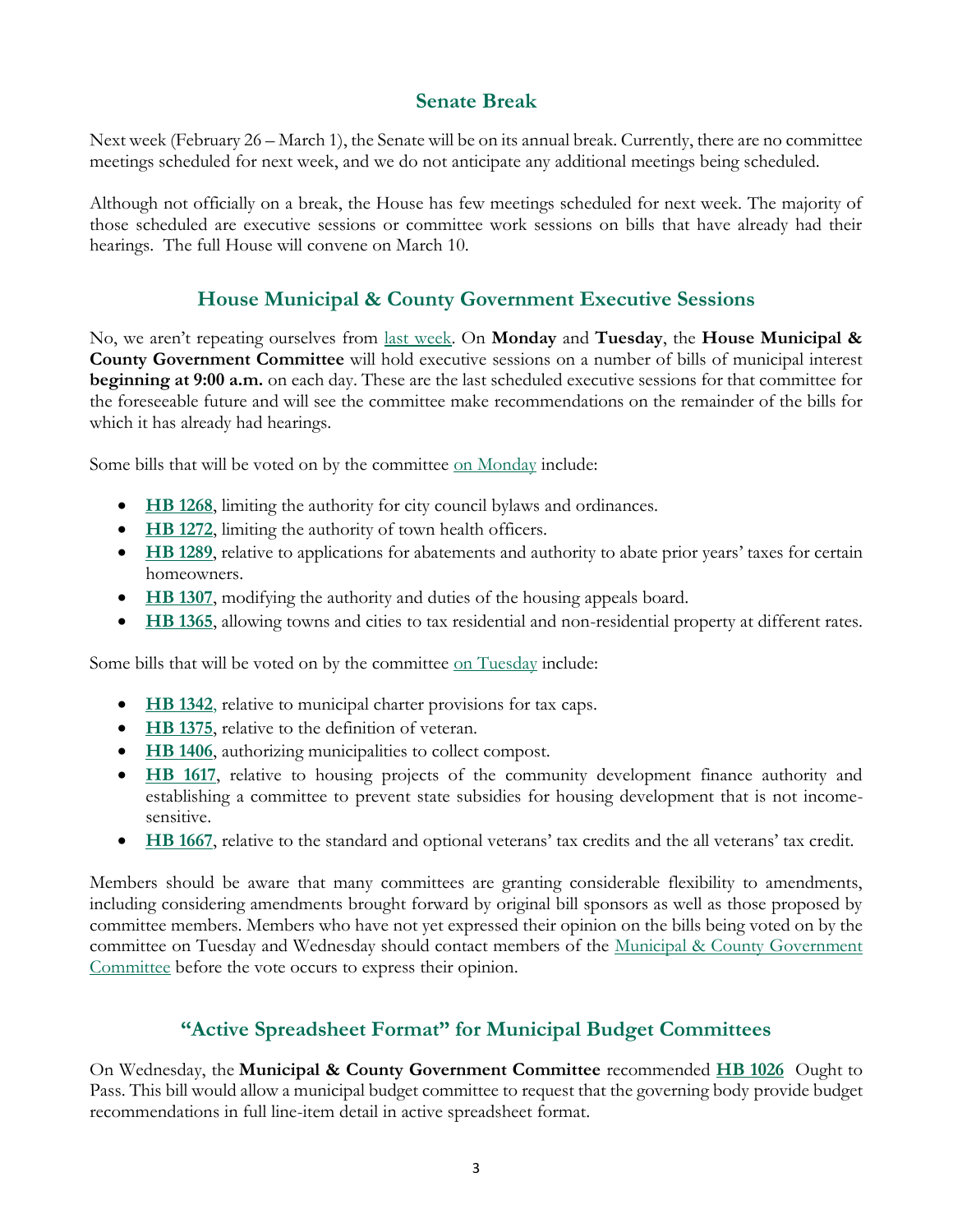If this bill seems familiar, it should. The committee heard a similar bill last year. This version is different from prior iterations in its length and detail, but still uses the language "full line-item detail in active spreadsheet format" to describe the information being obtained by the municipal budget committee. Importantly, however, the bill does not require that every budget be prepared in full line-item detail in active spreadsheet format, as previous versions did. Rather, it merely allows the *budget committee* to require that the governing body's budget be prepared in this manner. Thus, the legislation is enabling because it allows the budget committee to make this decision. For this reason, NHMA has taken no position on the bill.

## **Update on Bills to Expand Tax Credits and Exemptions**

This year, there are bills creating new property tax exemptions or credits to veterans, disabled persons, active military personnel, people over 60, and people over 75 because generally, they have no children in school. On Tuesday and Wednesday, the **Municipal & County Government Committee** voted to recommend *all* credit and exemptions bills in the committee Inexpedient to Legislate: **[HB 1055](http://www.gencourt.state.nh.us/bill_status/pdf.aspx?id=26079&q=billVersion)**, **[HB 1056](http://www.gencourt.state.nh.us/bill_status/pdf.aspx?id=26080&q=billVersion)**, **[HB 1057](http://www.gencourt.state.nh.us/bill_status/pdf.aspx?id=26081&q=billVersion)**, and **[HB 1183](http://www.gencourt.state.nh.us/bill_status/pdf.aspx?id=27476&q=billVersion)**. The committee determined that in the absence of a fiscal note on all four bills, it could not recommend any of them as Ought to Pass.

Members of the committee stated that it was necessary to understand what the shift in tax burden would be from the exempt individuals to the non-exempt general tax base. For example, **[HB 1057](http://www.gencourt.state.nh.us/bill_status/pdf.aspx?id=26081&q=billVersion)** would expand the elderly exemption to persons over 60 years of age, increase the minimum income requirements, and reduce the residency requirements. Questions of how many more people would potentially become eligible, and how much in actual tax dollars would have to be re-allocated could not be answered without in-depth information and analysis. NHMA opposed the new and expanded state-mandated exemptions and credits created by these bills. Municipalities should have local options to decide how best to issue credits and exemptions, and we appreciate the committee's almost unanimous recommendation on all four bills.

## **Get Involved in NHMA's Legislative Policy Process**

NHMA's biennial legislative policy process is getting underway. As a first step, we are recruiting volunteers to serve on our three legislative policy committees. These committees will review legislative policy proposals submitted by local officials and make recommendations on those policies, which will go to the NHMA Legislative Policy Conference in September.

### **If you are a municipal official in an NHMA member municipality and are interested in serving on one of the policy committees, please contact the Government Affairs staff at 603-224-7447 or [governmentaffairs@nhmunicipal.org.](mailto:governmentaffairs@nhmunicipal.org)**

Each of the committees deals with a different set of municipal issues. The committees and their subject areas are as follows:

- Finance and Revenue budgeting, revenue, tax exemptions, current use, assessing, tax collection, retirement issues, education funding.
- General Administration and Governance elections, Right-to-Know Law, labor, town meeting, charters, welfare, public safety.
- Infrastructure, Development, and Land Use solid/hazardous waste, transportation, land use, technology, environmental regulation, housing, utilities, code enforcement, economic development.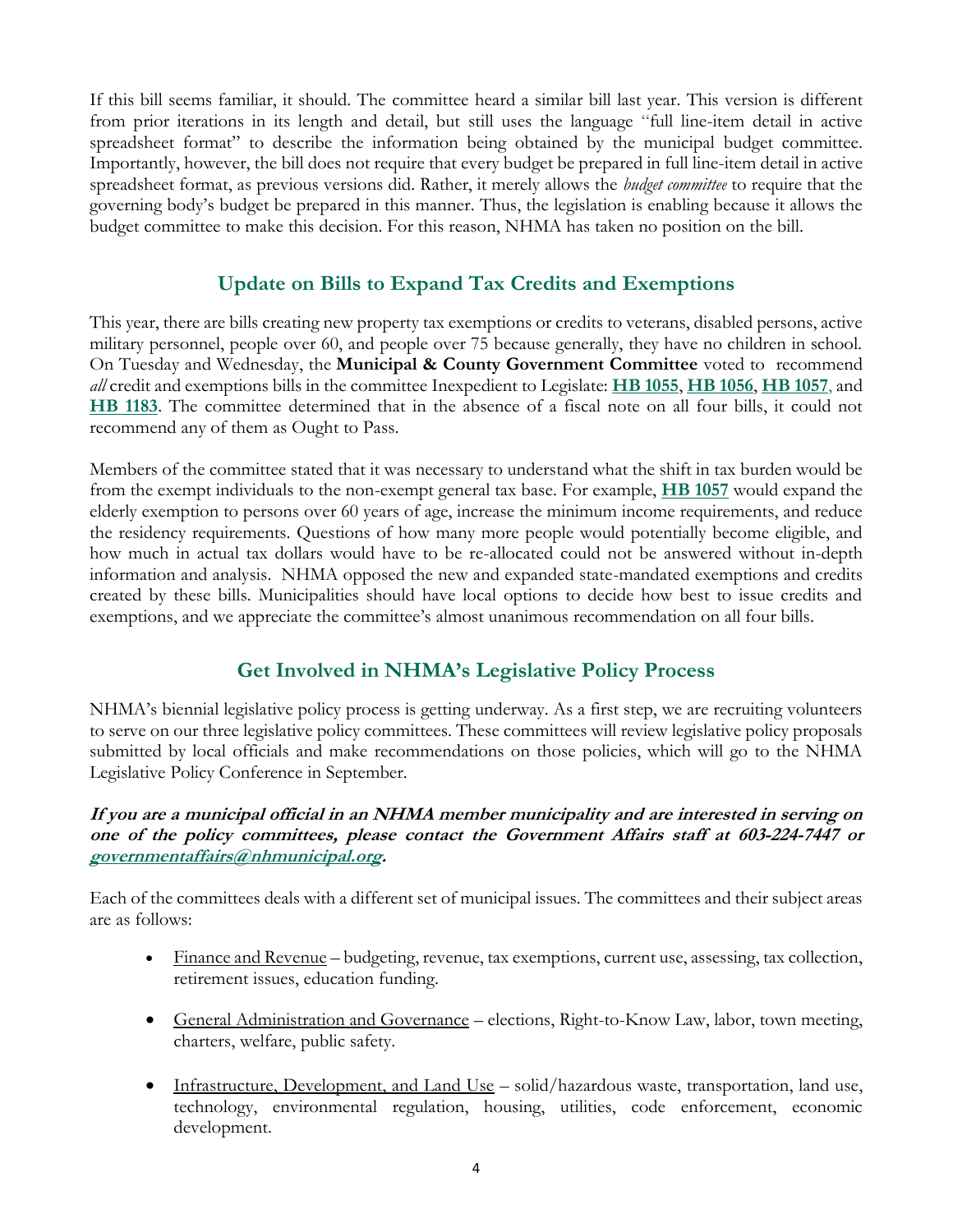When you contact us, please indicate your first and second choices for a committee assignment. We will do our best to accommodate everyone's first choice, but we do need to achieve approximately equal membership among the committees. We hope to have 15-20 members on each committee.

There will be an organizational meeting for all committees on **Friday, April 1.** After that, each committee will meet separately as many times as necessary to review the policy proposals assigned to it—typically three to five meetings, all held on either a Monday or Friday, between early April and the end of May.

## **HOUSE CALENDAR**

#### **THURSDAY, MARCH 3, 2022**

#### **WAYS AND MEANS, Room 202-204, LOB**

1:00 p.m. **HB 1598-FN**, legalizing the possession and use of cannabis.

## **SENATE CALENDAR**

#### **MONDAY, March 7, 2022**

#### **ELECTION LAW AND MUNICIPAL AFFAIRS**, **Room 100, SH**

1:00 p.m. **HB 87**, relative to the definition of electioneering. 1:15 p.m. **HB 144**, relative to absentee ballot request forms.

#### **TUESDAY, MARCH 8, 2022**

#### **JUDICIARY**, **Room 100, SH**

1:15 p.m. **HB 481-FN-A**, establishing the office of the right-to-know ombudsman and making an appropriation therefor.

2:00 p.m. **HB 579**, requiring notice to the public before immigration checkpoints are conducted.

#### **WEDNESDAY, MARCH 9, 2022**

#### **WAYS AND MEANS, Room 100, SH**

9:10 a.m. **HB 355**, relative to Keno. 9:20 a.m. **HB 364**, revising the definition of charitable organizations relative to games of chance.

## **Senate Floor Action**

Thursday, February 24, 2022

**SB 203**, relative to the state minimum hourly rate. **Interim Study.**

**SB 244**, relative to non-conforming structures and variances. **Interim Study.**

**SB 245**, establishing a committee to study agreements between developers and municipalities on municipal trash removal fees paid by condominium owners and renters. **Passed.** 

**SB 246**, relative to qualified private communities. **Passed with Amendment.** 

**SB 247**, relative to broadband infrastructure bonds. **Interim Study.**